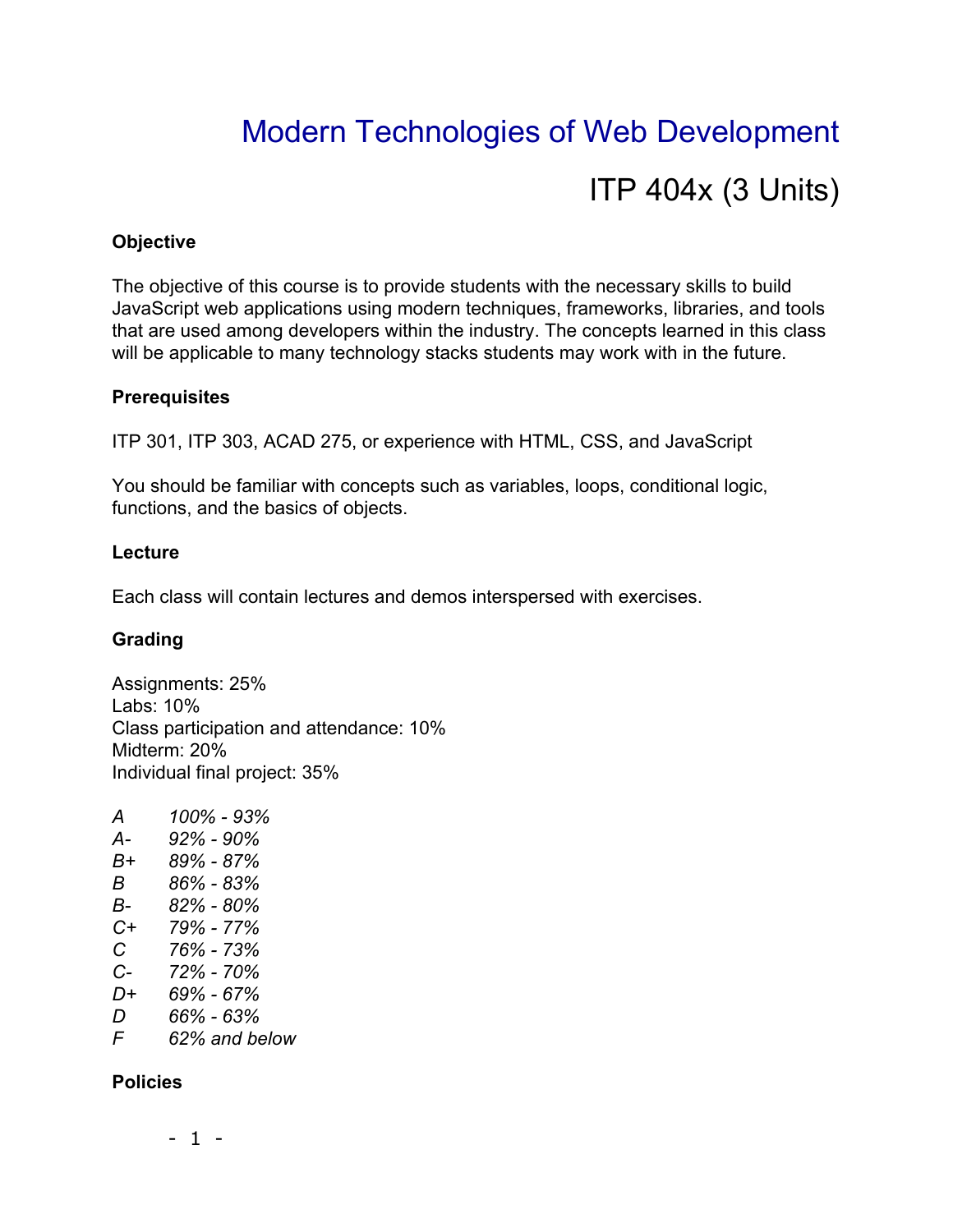Assignments and labs are due the following week at midnight. If an extension has been granted, the assignment or lab must be turned in within 5 days after the original due date, which is Sunday at midnight. Students must email the TA and the instructor with links to the assignment or lab. Failure to do so will result in a 0.

# **Academic Integrity**

The use of unauthorized material, communication with fellow students during an examination, attempting to benefit from the work of another student, and similar behavior that defeats the intent of an examination or other class work is unacceptable to the University. It is often difficult to distinguish between a culpable act and inadvertent behavior resulting from the nervous tension accompanying examinations. When the professor determines that a violation has occurred, appropriate action, as determined by the instructor, will be taken.

Although working together is encouraged, all work claimed as yours must in fact be your own effort. Students who plagiarize the work of other students will receive zero points and possibly be referred to Student Judicial Affairs and Community Standards (SJACS).

All students should read, understand, and abide by the University Student Conduct Code listed in SCampus, and available at: <http://www.usc.edu/student-affairs/SJACS/nonacademicreview.html>

#### **Students with Disabilities**

Any student requesting academic accommodations based on a disability is required to register with Disability Services and Programs (DSP) each semester. A letter of verification for approved accommodations can be obtained from DSP. Please be sure the letter is delivered to me (or to your TA) as early in the semester as possible. DSP is located in STU 301 and is open 8:30 a.m. - 5:00 p.m., Monday through Friday. The phone number for DSP is (213) 740-0776.

#### **Course Outline**

- 1 8/21 Course Introduction Traditional Web Apps vs. Single Page Apps Command Line Basics Introduction to Git and Github
- 2 8/28 Synchronous vs Asynchronous HTTP Fundamentals AJAX, JSON, and Promises **Assignment 1**
- 3 9/4 Client-side Templating with Handlebars

- 2 -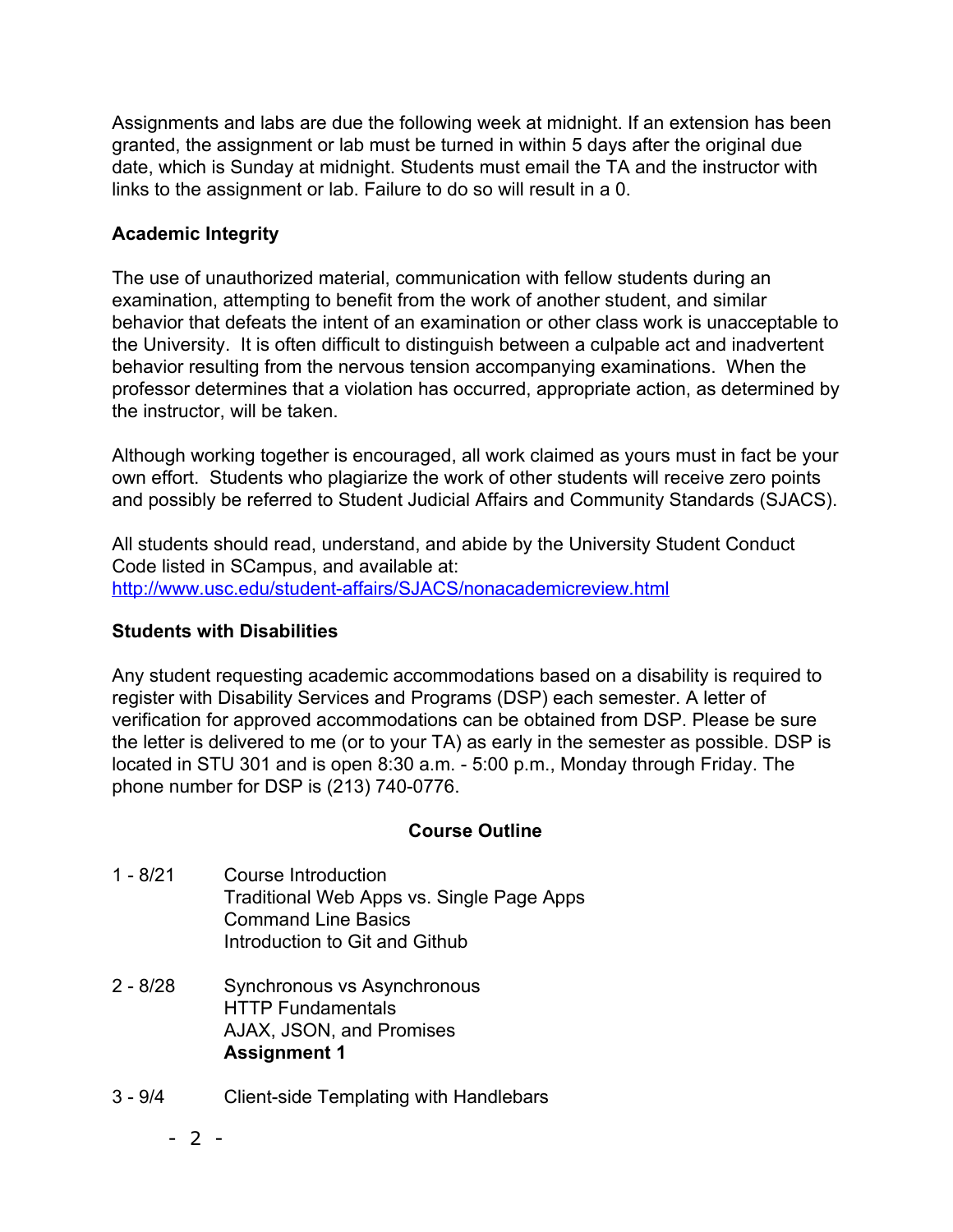|              | <b>Event Delegation</b><br><b>Assignment 2</b>                                                                              |
|--------------|-----------------------------------------------------------------------------------------------------------------------------|
| $4 - 9/11$   | <b>JavaScript Classes</b><br>Google Maps JavaScript API<br><b>Assignment 3</b>                                              |
| $5 - 9/18$   | JavaScript Frameworks 1: Ember.js<br>Routes, Templates, Mocking a Backend, and Loading Data<br>Lab 1                        |
| $6 - 9/25$   | JavaScript Frameworks 2: Ember.js<br>Forms, Actions, and CRUD<br><b>Assignment 4</b>                                        |
| $7 - 10/2$   | <b>Midterm</b><br><b>Lab 2 - Project Proposal and Starter</b>                                                               |
| $8 - 10/9$   | JavaScript Frameworks 3: Ember.js<br><b>Helpers and Components</b><br><b>Assignment 5</b>                                   |
| $9 - 10/16$  | JavaScript Frameworks 4: Ember.js<br><b>Addons and Deployment</b><br><b>Ember Data</b><br>Animations<br><b>Assignment 6</b> |
| $10 - 10/23$ | JavaScript Frameworks 5: Ember.js<br><b>Automated Testing</b><br>Lab <sub>3</sub>                                           |
| $11 - 10/30$ | JavaScript Frameworks 6: Ember is<br>Authentication<br>Lab 4                                                                |
| $12 - 11/6$  | Guest Lecture with Kabir Kang: React.js<br>Lab 5                                                                            |
| $13 - 11/13$ | Guest Lecture with Nayeon Kim: TBD                                                                                          |
| 14 - 11/20   | No class (Thanksgiving)                                                                                                     |
| 15 - 11/27   | Guest Lecture - QA panel on working as a developer                                                                          |
|              |                                                                                                                             |

- 3 -